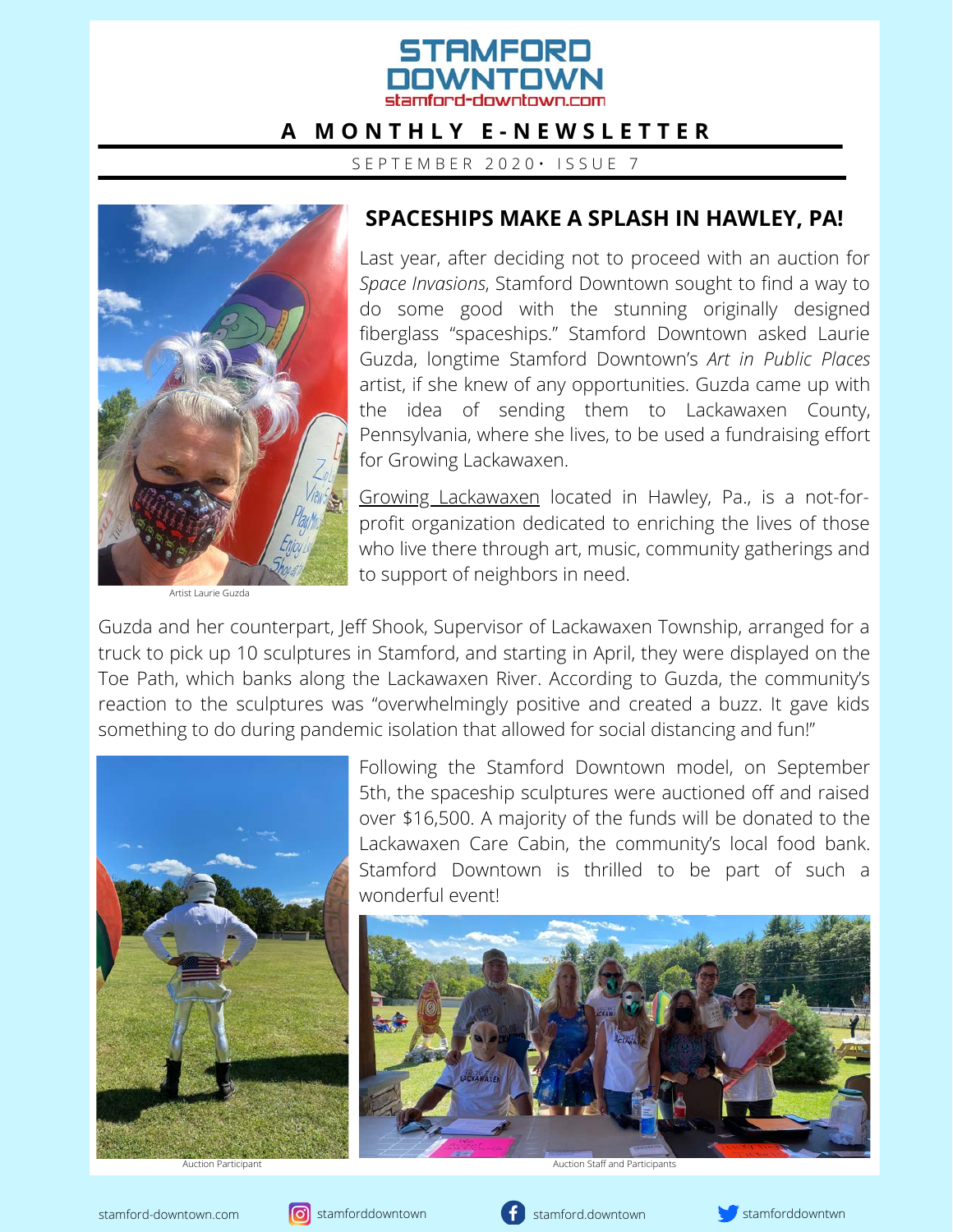

Renel Domond, Jeff Osta, Nagi Osta and Shelly Nichani

### **Juice Kings - Coming Soon!**

[Juice Kings](http://juice-kings.com/) will be Stamford's newest all natural, fresh fruit and vegetable juice and smoothie bar. It will be located in the heart of Stamford Downtown at the newly renovated 36 Atlantic Street and is planning to open its doors on October 1st.

Stamford natives and great friends Jeff Osta of NAGI Jewelers and Stamford activist Renel Domond shared a passion for healthy living. Through their relationship, both Renel and Jeff wanted to make healthy-nutrition a realistic option for everyone. They envisioned a healthy juice and smoothie bar which would source and serve all fresh, non-frozen juices and smoothies as a way to build a healthier Stamford community.

Each offering is uniquely curated by both owners to ensure that each item is not only tasty but contains ingredients to boost the immune system and supercharge the body and mind. At Juice Kings, they know providing nutrient rich and delicious products is important because when you are feeling refreshed, then you will perform better. Their goal is to inspire people to live a healthy lifestyle and achieve a higher quality of life.

Their menu will consist of over 40 juice and smoothie items in addition to protein drinks, Irish Moss, wellness shots, and coffee. Juice Kings are here to promote healthy, great tasting and nutrition-rich products which are affordable and accessible to everyone.





# **Tutti Pazzi: New Name, Same Great Venue & Food**

Tutti Pazzi Italian Restaurant + Bar (formerly Quattro Pazzi) at 269 Bedford Street may have had a name change but they are still offering the same amazing food, great atmosphere, and excellent service. Tutti Pazzi Italian Restaurant + Bar (269 Bedford Street)

"TUTTI PAZZI," meaning everybody's crazy!, is ready for you to indulge in freshly made pasta, local seafood, and Italian wines. Open daily for lunch and dinner, it also has two private rooms for all your event needs and provides catering. Customers can make reservations by calling the restaurant ((203) 324-7000) or using [OpenTable](https://www.opentable.com/r/tutti-pazzi-stamford). Takeout and delivery are available through [UberEats](https://www.ubereats.com/connecticut/food-delivery/tutti-pazzi/Iv_BNFKqQx-cSc5BrvwzFw) and [GrubHub.](https://www.grubhub.com/restaurant/tutti-pazzi-269-bedford-st-stamford/2333847) Check out their new menu now at [tuttipazzict.com](http://tuttipazzict.com/) and follow them on [Facebook](https://www.facebook.com/tuttipazzistamford) and [Instagram](https://www.instagram.com/tuttipazzistamford/) as @tuttipazzistamford.